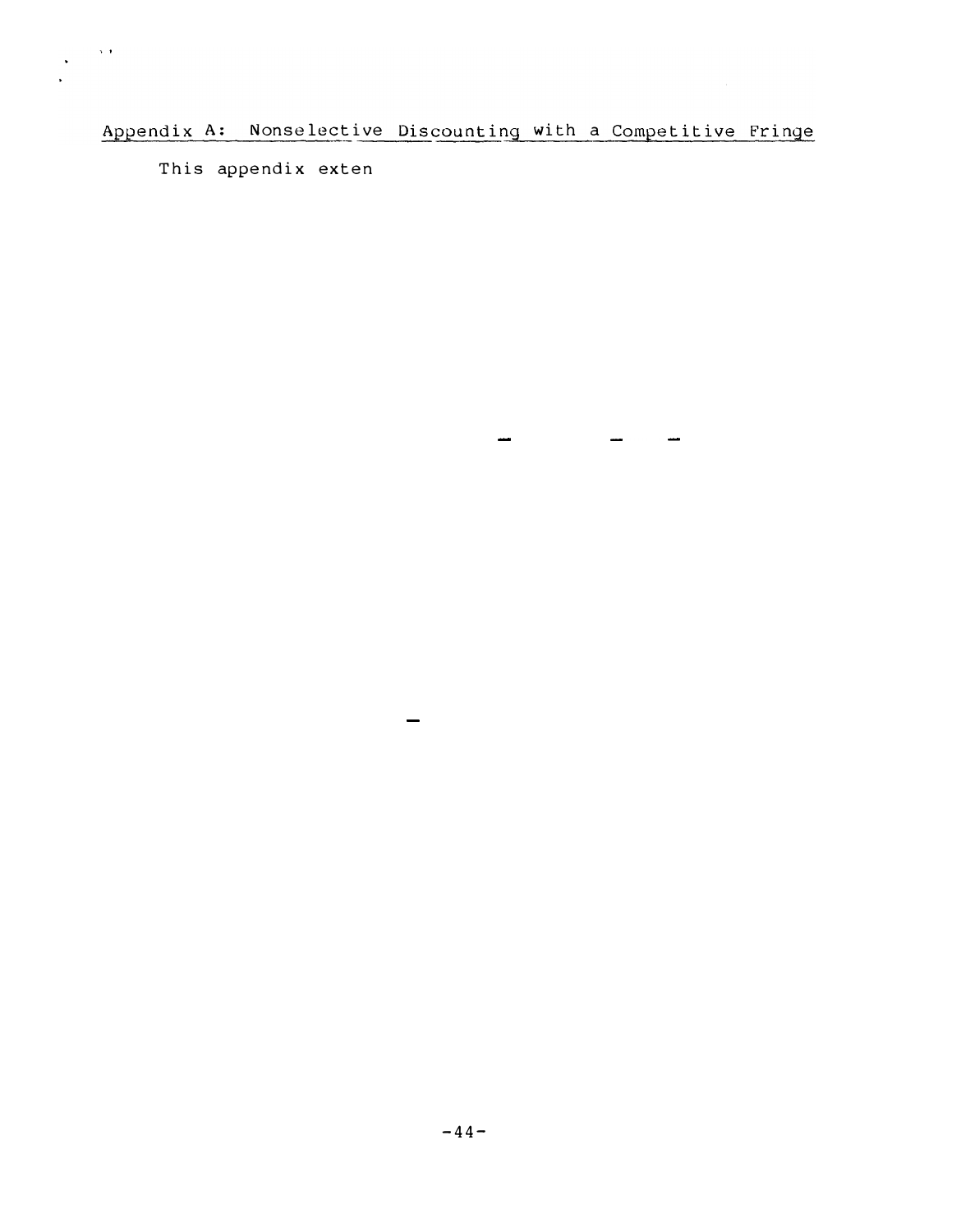contracts to sell more than its Cournot output when the prevailing contract price  $\overline{p}$  is equal to  $p^*$  and  $\overline{Q} = Q^*$ . It follows that one of the  $\overline{n}$  firms not on the fringe, say firm i, has an output that is less than its Cournot output  $\mathbf{\mathfrak{q}}_{\textbf{i}}^{\textbf{*}}$ . Let this firm's output be denoted by  $\bar{q}_i$ , so  $\bar{q}_i < q_i^\star$ . This firm has an incentive to offer a unilateral discount at the Cournot price  $p^*$ because its marginal revenue, which would be equal to marginal \* cost at the Cournot output  $q_{\textrm{\bf i}}^{\phantom{\dag}}$ , is now greater than marginal cost at the lower contracted output output  $\overline{q}_i$ , so that:  $0 = f'(\mathcal{Q}^*) q_i^* + f(\mathcal{Q}^*) - c_i' (q_i^*) < f'(\mathcal{Q}^*) \bar{q}_i + f(\mathcal{Q}^*) - c_i'(\bar{q}_i).$  (Al)

If the marginal effect of an increase in q<sub>.</sub> (following a 1 discount) on price were  $f'(Q^*)$ , then (Al) would imply directly that the firm has an incentive to discount from  $p^{\star}.$  When there are fringe firms, however, the reduction in price needed for an extra unit of sales  $q^+_i$  is less than  $f^{\, \prime} \, (Q^\star \,)$  because fringe firms will release some marginal sales in response to a price cut, and this observation reinforces the conclusion that firm i can profit from a unilateral discount when  $\bar{p} = p^*$ .

 $-45-$ 

,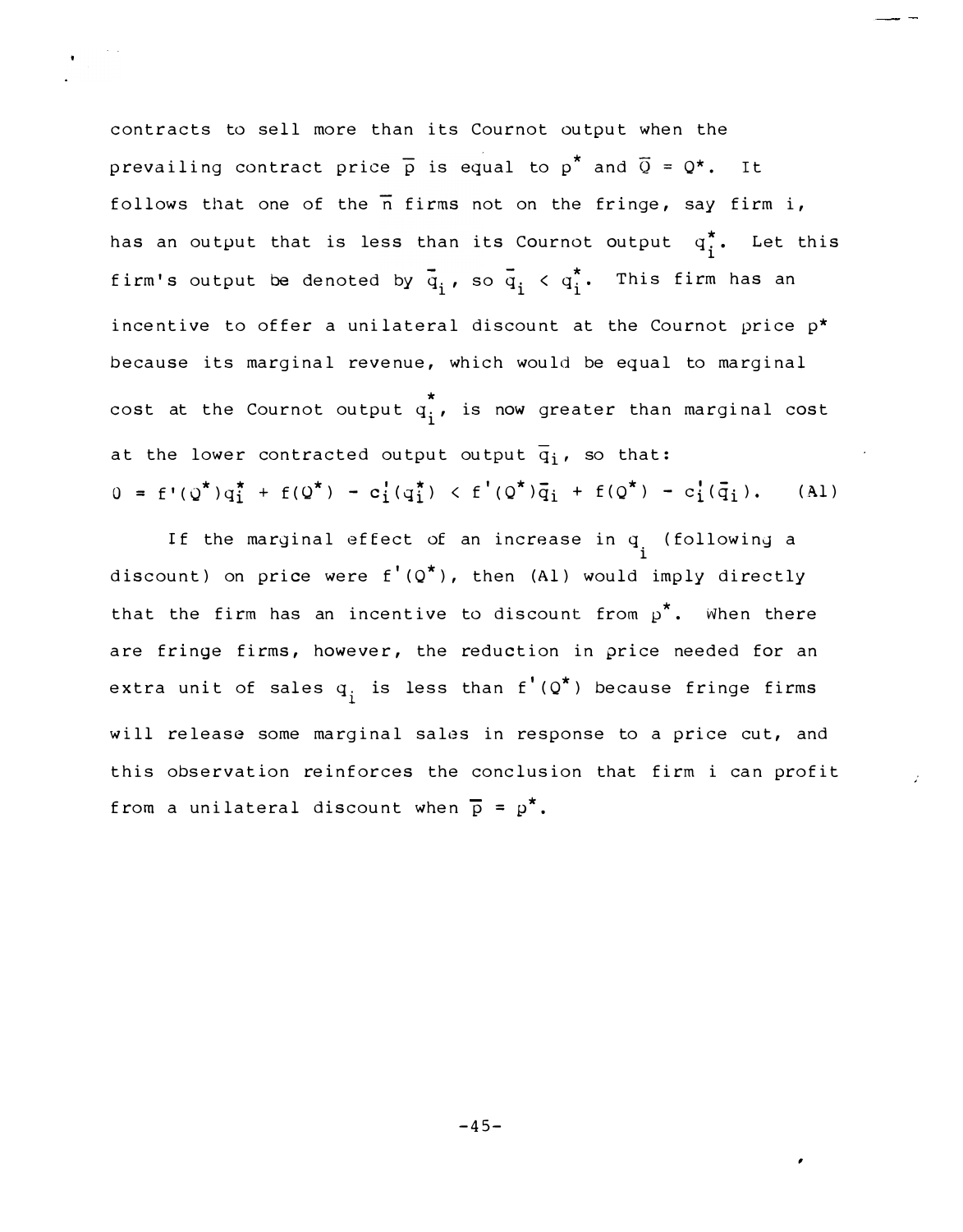#### **FOOTNOTES**

 $\mathbf{1}$ Donald Clark (1983) has written a recent survey of the economic and legal aspects of facilitating-practices cases.

 $\overline{2}$ United States v. General Electric Co., "Plaintiff's Memorandum in Support of a Proposed Modification of the Final Judgment Entered on October 1, 1962, Against Each Defendant", December 1976, p. 8.

3 The most-favored-customer clauses in Ethyl were not retroactive and were not used by all respondents.

<sup>4</sup> The FTC's economic expert witness, George Hay, outlined an economic theory applicable to the case in Hay (1979). Pautler (1981) summarizes the economic evidence developed in the case.

5 In addition, he provides an interesting discussion of the entry-deterrence effects of these clauses. Salop also discusses the possible effects of a number of other practices that may facilitate tacit collusion.

6 For a discussion of the empirical importance of the difference between list and transactions prices, see Stigler and Kindahl  $(1970)$ .

 $-46-$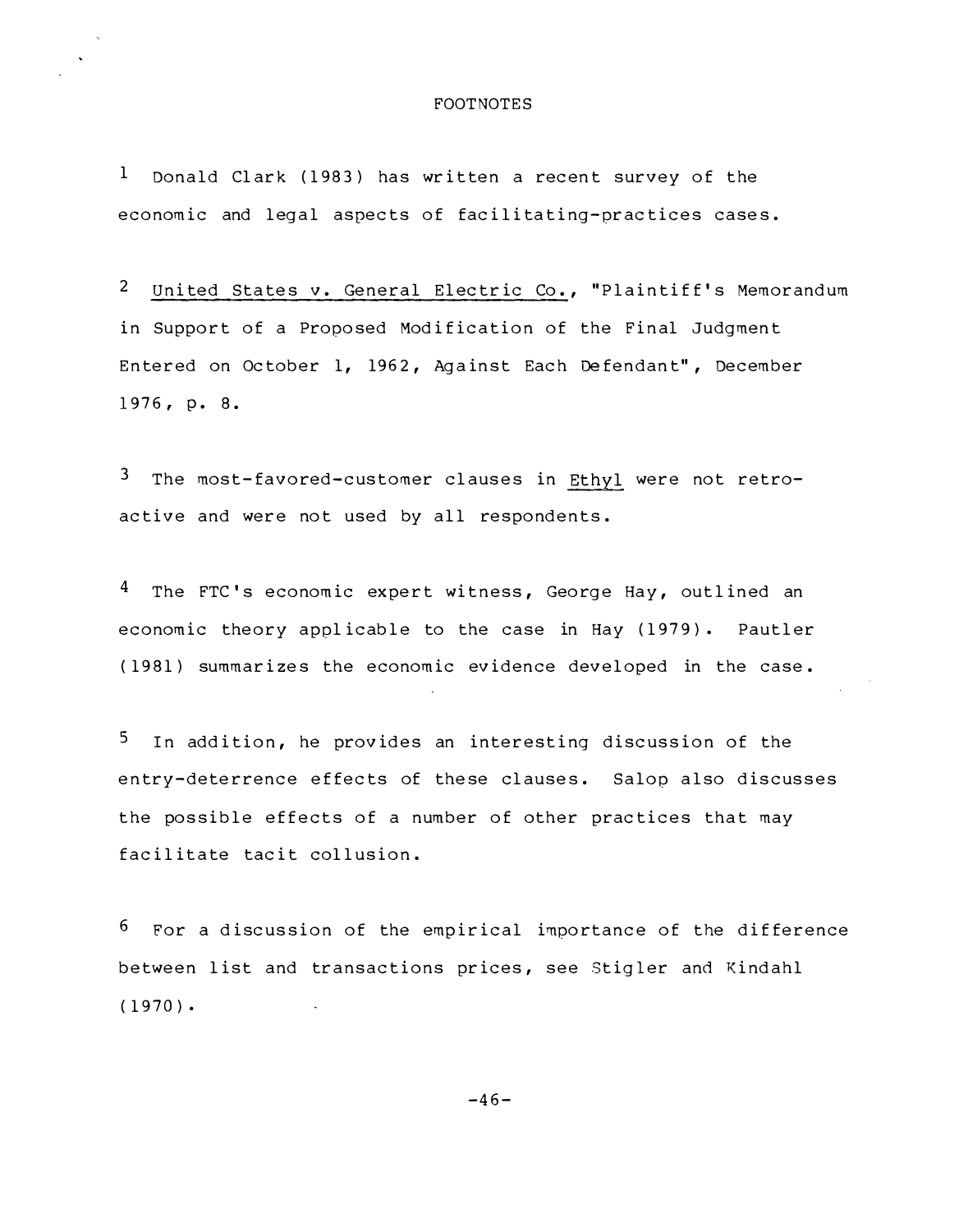7 These experiments were funded by the FTC for potential use in the FTC's case against Ethyl. The experiments were not used in the litigation.

8 Of course, a Cournot equilibrium may not exist. Novshek (1984) contains an excellent discussion of existence issues. Novshek's Theorem 3 implies that a Cournot equilibrium will exist for the model presented in this section if  $f''(Q)Q + f'(Q) < 0$ . Note that this is a stronger condition than the concavity condition in (1).

9 Notice that if list price sales contracts have best price provisions and that discounts can only be nonselective, buyers are assured that they are obtaining the lowest price available in the market at any time. Therefore, buyers have no incentive not to sign list price sales contract--if a better price becomes available after list price contracts are signed, buyers will be able to obtain it.

 $-47-$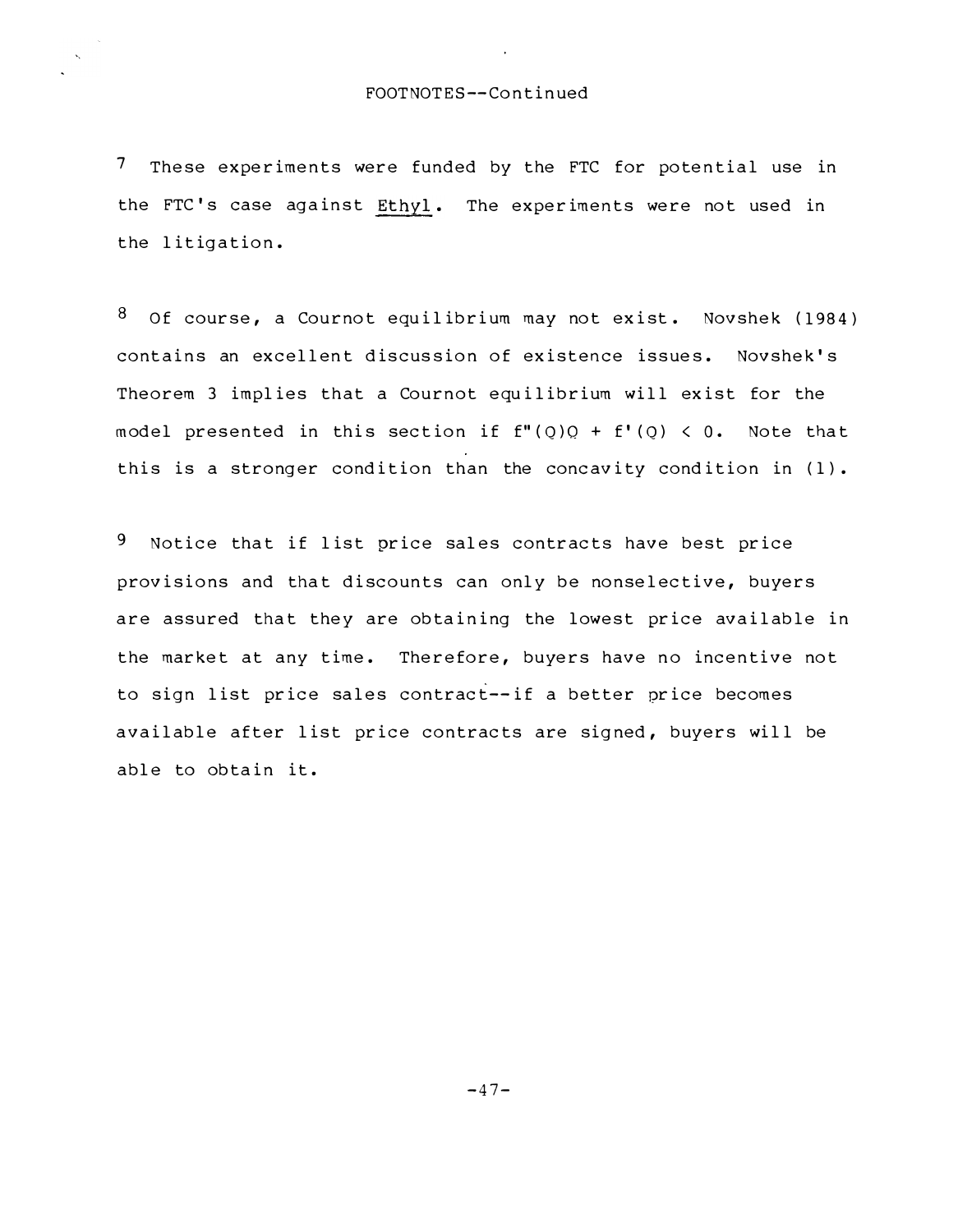Let  $\overline{c}$  denote the constant level of average cost, and let  $\lambda$  $10$ denote the proportion of the other firm's buyers that receive the discounting firm's offer:  $\lambda = q_d / \overline{q}$ . Also, let  $x = D(p_d) - D(\overline{p})$ . It follows from the discussion in the text that  $\gamma_m(p_d) = x/2$  and  $\gamma_d(p_d) = (1 + \lambda)x/2$ . Using these relationships, one can express

the no-matching condition in (14):

 $(\overline{p} - \overline{c})\overline{q}(1 - \lambda) = (p_{\overline{d}} - \overline{c}) (\overline{q} + \frac{x}{2})$ . Similarly, the discounting firm's profit in (13) can be expressed as  $(p_d - \overline{c})(\overline{q} + x/2)(1 + \lambda)$ . Then the expression for the no-matching condition can be used to write the discountinf girm's profit:  $(\overline{p} - \overline{c})\overline{q}(1 - \lambda)(1 + \lambda)$ . Recall that  $q_d < \overline{q}$  if the discount is selective, so  $\lambda < 1$ , and consequently, the discounting firm's profit is less than  $(\overline{p} - \overline{c})\overline{q}$ , which is the profit that is obtained without discounting. For any unmatched discount  $p_d$ , the most profitable level of  $q_d$  is the highest possible level, i.e., the level that satisfies the nomatching condition. But such a discount will not be profitable in this example. Therefore, with  $\overline{q}_1 = \overline{q}_2$ , any price below the Cournot level is impervious to selective discounting. Given the cost symmetry, the Cournot outputs for the two firms will be equal, and it follows from proposition 2 that non-selective discounting also is unprofitable at prices below the Cournot level).

 $-48-$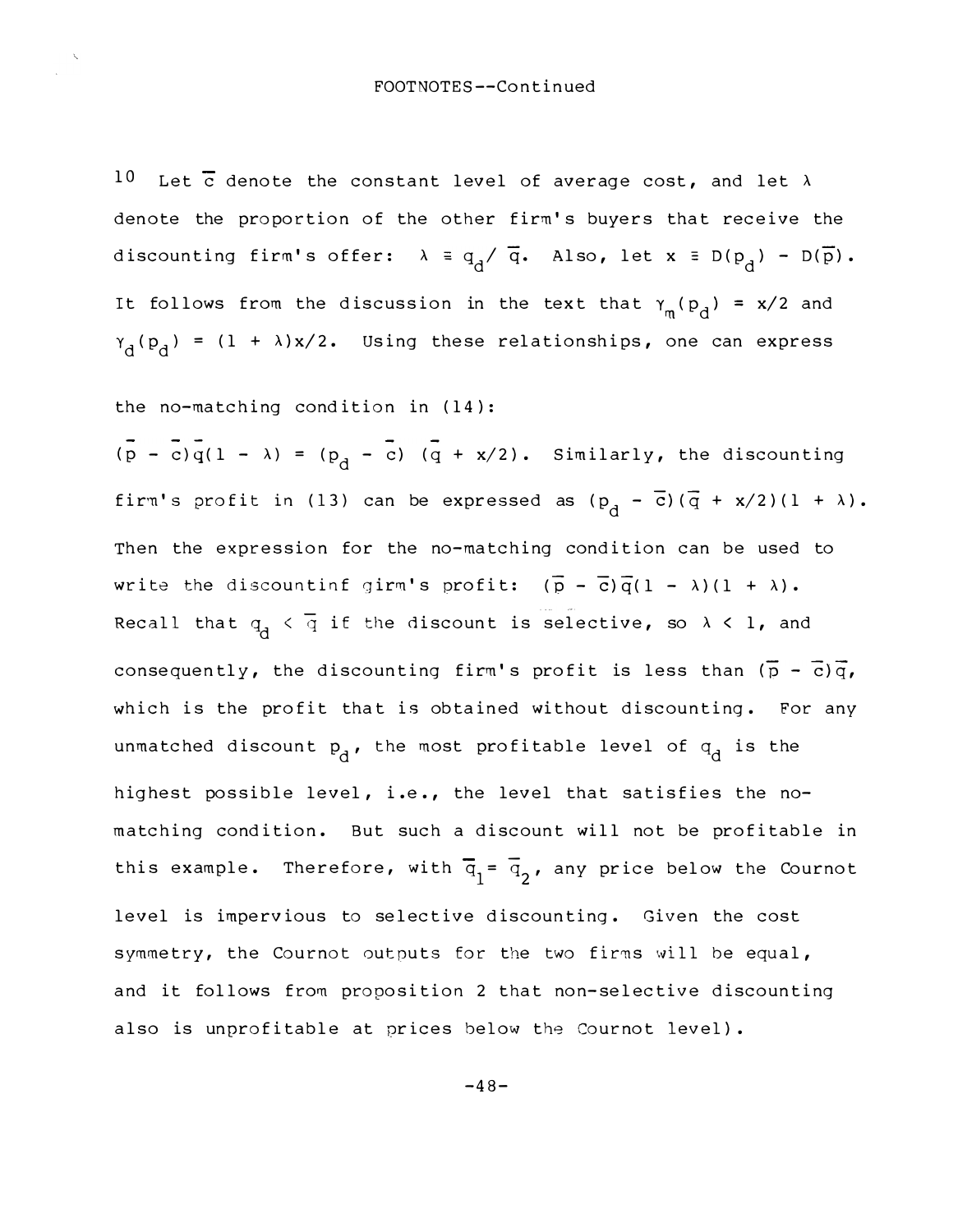### FOOTNOTES--Cont i nued

 $\hat{\vec{x}}^{(k)}$ 

11 Let  $f(p) = 10 - p$ ,  $c_1(q_1) = 0$  up to a capacity of 6, and  $c_2(q_2)$  = 3 up to a capacity of 5, and suppose that sales are equal at any common price above 3. For firm 1, the best common price above 3 is the price 5 that maximizes  $p(10-p)/2$ , which yields an output of 2.5 and a profit of 12.5. But if this firm's list price is slightly below 3, it will sell its capacity output of 6 because firm 2 will not match a list price this low. This yields a profit of approximately 18 for firm 1, so its preferred list price is slightly below 3. Firm 2, left with the residual demand, will maximize its profit with a price of  $3.5$ . This  $\cdot$ arrangement, although not a Nash equilibrium in a one-period duopoly game with prices as strategies, would be stable in the sense that if firm 1 increased it price to 3.4 at time  $T - k - \varepsilon$ , firm 2 could respond with a lower price at a later time, say T - k -  $\varepsilon/2$ . One interesting feature of this example is that the price charged by firm 1 is slightly below the competitive price.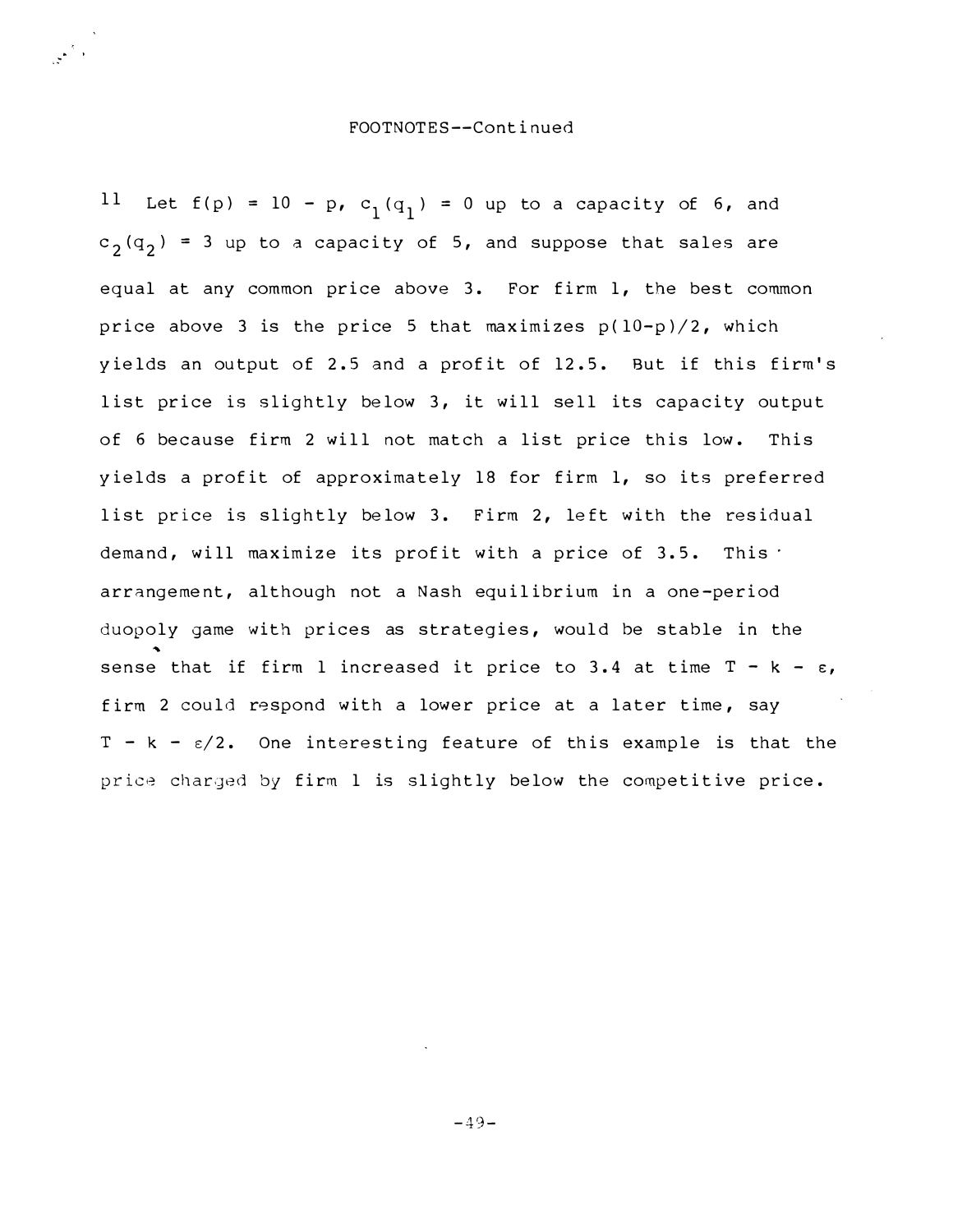### **REFERENCES**

D.S. Clark, "Facilitating Practices", Wisconsin Law Review,  $1983(4)$ , 887-952.

 $\sim$ 

 $\mathcal{Z}^{\pm}$ 

- T.E. Cooper, "Price Protection Polices and Tacit Collusion", working paper, University of Florida, December 1981.
- C.C. Eckel and M.A. Goldberg, "Regulation and Deregulation in the Brewing Industry: The British Columbia Example", forthcoming in Canadian Public Policy, 1984.
- D.M. Grether and C.R. Plott, "The Effects of Market Practices in Oligopolistic Markets: An Experimental Examination of the Ethyl Case", Social Science Working Paper #404, California Institute of Technology, October 1981, forthcoming in Economic Inquiry.
- G.A. Hay, "The Oligopoly Problem: Theory and Policy", unpublished working paper, Cornell University, August 1979.
- W. Novshek, On the Existence of Cournot Equilibrium; Social Science Working Paper #517, California Institute of Technology, March 1984.
- P. Pautler, "The Ethyl Case: Facilitating Practices in an Oligopoly Market," Unpublished paper, Federal Trade Commission, May 1981.

 $-50-$